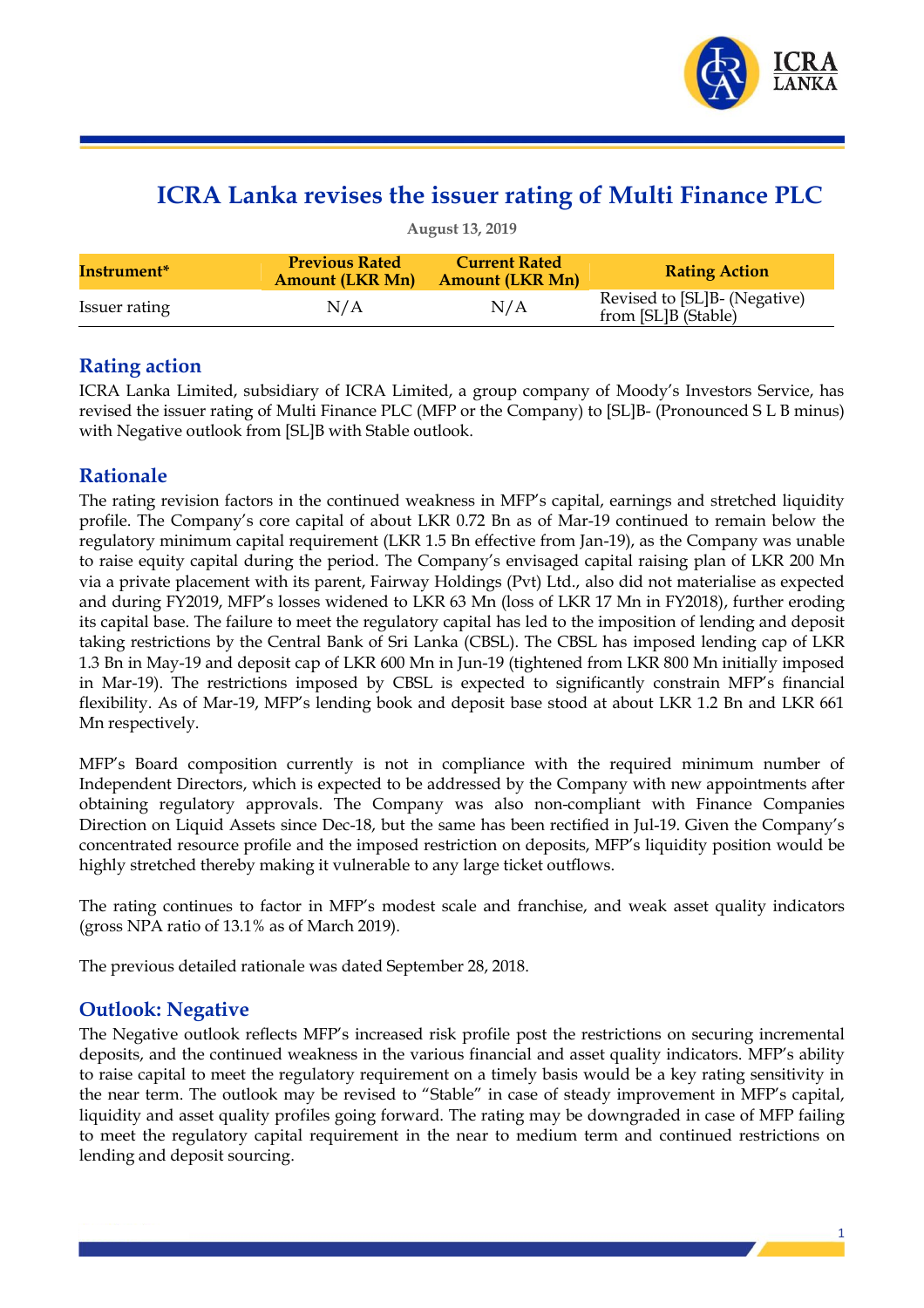

**Analytical approach:** For arriving at the ratings, ICRA Lanka has applied its rating methodologies as indicated below**.**

**Links to applicable criteria: ICRA Lanka Credit Rating Methodology for Non-Banking Finance Companies**

#### **About the Company:**

Multi Finance PLC (MFP) is a licensed Finance Company providing an array of products, such as, Leasing, Hire Purchase, Business loans, Multi draft, SME financing, Pawning, Micro Finance, Factoring and Trader financing etc. The Company was incorporated on October 14, 1974 as a limited liability company in Kandy. The ordinary shares of the Company were listed on the Colombo Stock Exchange in 2011. In February 2017, Fairway Holdings (Pvt) Ltd., a diversified conglomerate acquired 65% of MFP.

During the year ended March 31, 2019, MFP reported a net loss of LKR 63.0 Mn on a total asset base of LKR 1.5 Bn as compared to net loss of LKR 16.9 Mn on a total asset base of LKR 1.6 Bn in the previous fiscal year.

#### **Key financial indicators (Audited)**

| Amount in LKR Mn       | <b>FY2017</b> | <b>FY2018</b> | <b>FY2019</b> |
|------------------------|---------------|---------------|---------------|
| Net Interest Income    | 77            | 139           | 171           |
| Profit after Tax       | (40)          | (17)          | (63)          |
| Net worth              | 824           | 806           | 718           |
| Loans and Advances     | 595           | 1,197         | 1,181         |
| <b>Total Assets</b>    | 1,302         | 1,634         | 1,485         |
| Return on Equity       | $-7.1\%$      | $-2.1\%$      | $-8.3\%$      |
| Return on Assets       | $-3.4\%$      | $-1.2\%$      | $-4.0\%$      |
| Gross NPA              | 7.7%          | 9.9%          | 13.1%         |
| Net NPA                | $2.0\%$       | $5.6\%$       | 4.5%          |
| Capital Adequacy Ratio | 148.9%        | 66.4%         | $40.0\%*$     |
| Gearing (times)        | 0.5           | 0.9           | $1.0\,$       |

\*based on new capital adequacy computation came into effect in Jul-18

## **Rating history for last three years:**

|               | <b>Current Rating (FY2020)</b> |                                    | <b>Chronology of Rating History for the past</b><br>3 years |                                   |                                               |                                                |
|---------------|--------------------------------|------------------------------------|-------------------------------------------------------------|-----------------------------------|-----------------------------------------------|------------------------------------------------|
| Instrument    | Type                           | Amount<br><b>Rated</b><br>(LKR Mn) | Date & Rating                                               | Date & Rating in<br><b>FY2019</b> | Date $&$<br><b>Rating in</b><br><b>FY2018</b> | Date $\&$<br><b>Rating in</b><br><b>FY2017</b> |
|               |                                |                                    | $Iul-19$                                                    | $Sep-18$                          | $\overline{\phantom{a}}$                      | $\sim$                                         |
| Issuer rating | N/A                            | N/A                                | [SL]B- (Negative)                                           | [SL]B (Stable)                    | N/A                                           | N/A                                            |

2